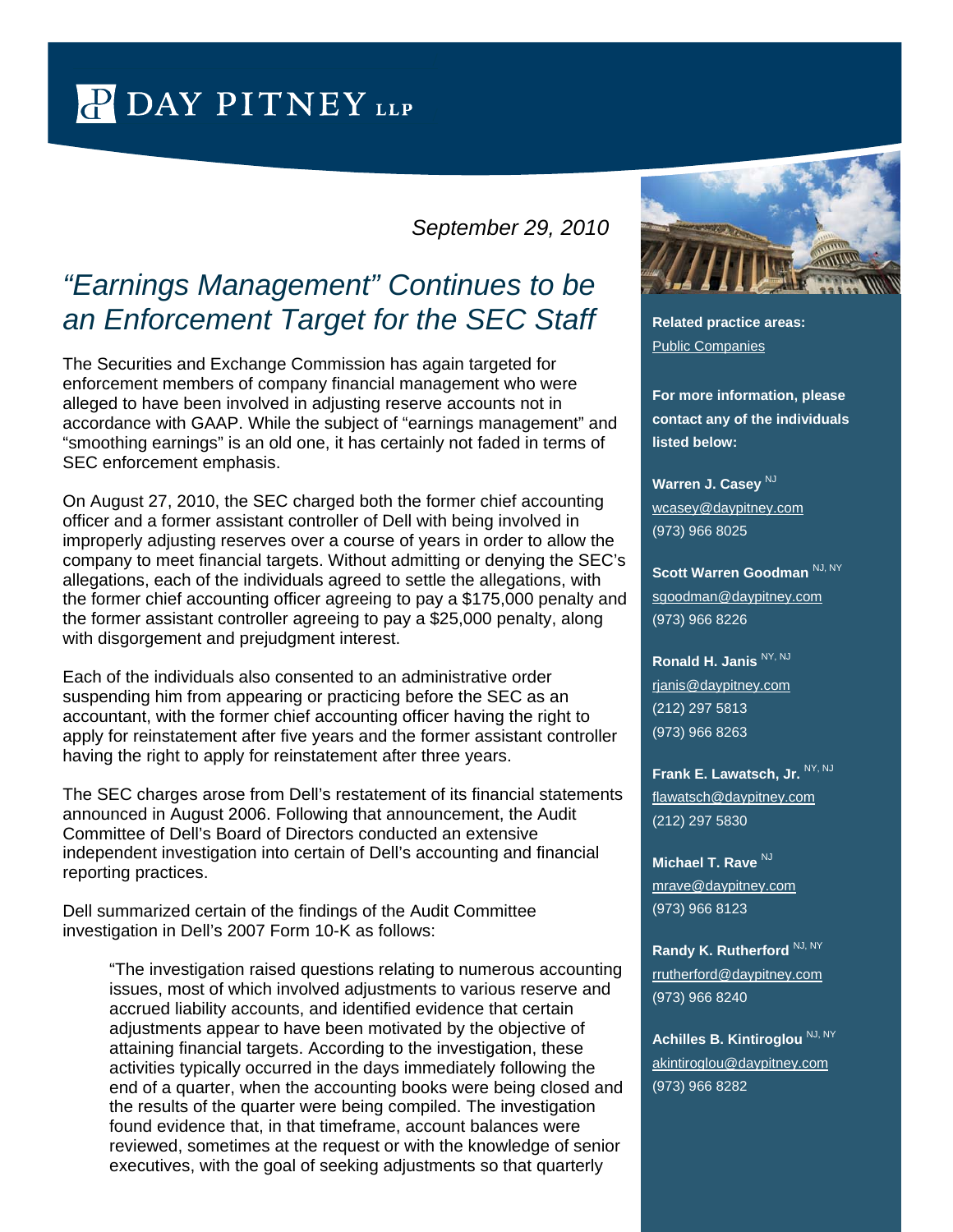performance objectives could be met. The investigation concluded that a number of these adjustments were improper, including the creation and release of accruals and reserves that appear to have been made for the purpose of enhancing internal performance measures or reported results, as well as the transfer of excess accruals from one liability account to another and the use of the excess balances to offset unrelated expenses in later periods…."

Among the many accrual and reserve adjustments determined by the SEC enforcement staff to have been in violation of GAAP were the following:

- The company maintained a separate reserve, called the "Strat" Fund" (short for "Strategic Fund"), for contingencies, consisting of excess unsupported balances that resided in various other corporate accounts, including the company's "other accrued liabilities" account. The company used amounts from this "contingencies" reserve account allegedly to reduce other operating expenses by releasing the excess accruals to offset other unforeseen operating expenses in later quarters, improving the operating results and financial metrics for those later quarters.
- An example of the creation and improper transfer of reserve amounts was an alleged use of an excess tax reserve related to the company's Japanese subsidiary. After management determined that this tax reserve was no longer necessary, the reserve was not immediately released to income. Instead, a significant portion of the tax reserve was maintained as an excess "contingency" reserve and released in a later quarter to offset part of an unrelated litigation settlement, which had not been reserved against, with the balance released to improve operating results for that later quarterly period.
- In another instance, the company apparently identified an excess relocation accrual in one quarter, and rather than immediately release the excess accrual into income for that quarter, as required by GAAP, allegedly carried the excess accrual into the immediately following quarter, which improved income for that later quarter.
- The company was alleged to have improperly built excess accruals into its restructuring reserve and, over the course of a number of subsequent quarters, improperly used the excess accruals to offset unrelated subsequent period costs, which improved operating expenses as a percentage of revenue for such later periods.
- In another quarter the company was alleged to have "earmarked" certain quarterly segment income earned in excess of financial targets to restructuring expenses, resulting in improper restructuring reserves, rather than reporting it as income. Related to this, in a future quarter when the bulk of the restructuring expense had been incurred, the financial director wrote that "I know this is messy but it was always going to be when you try to hide \$25M to offset future restructuring costs and you are not allowed to call it restructuring."
- The company also allegedly improperly failed to release excess bonus and profit-sharing accruals at the time these accruals should